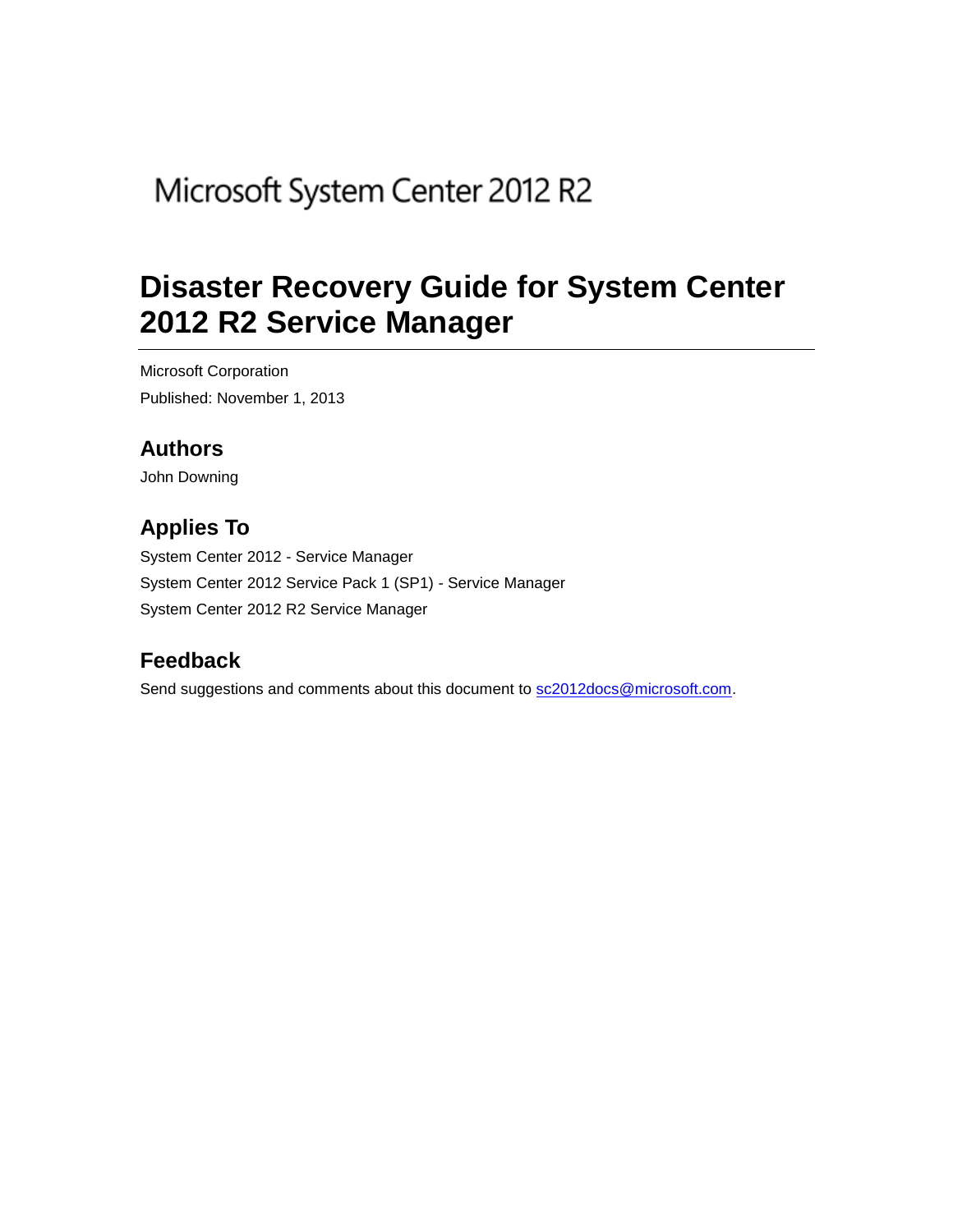# **Copyright**

This document is provided "as-is". Information and views expressed in this document, including URL and other Internet website references, may change without notice.

Some examples depicted herein are provided for illustration only and are fictitious. No real association or connection is intended or should be inferred.

This document does not provide you with any legal rights to any intellectual property in any Microsoft product. You may copy and use this document for your internal, reference purposes. You may modify this document for your internal, reference purposes.

© 2013 Microsoft Corporation. All rights reserved.

Microsoft, ActiveX, Active Directory, Bing, Internet Explorer, MSDN, SharePoint, Silverlight, SQL Server, Visual Basic, Visual Studio, Windows, Windows Intune, Windows PowerShell, Windows Server, and Windows Vista are trademarks of the Microsoft group of companies. All other trademarks are property of their respective owners.

# **Revision History**

| <b>Release Date</b> | <b>Changes</b>                  |
|---------------------|---------------------------------|
| October 17, 2013    | Original release of this guide. |
| November 1, 2013    | Minor updates to this guide.    |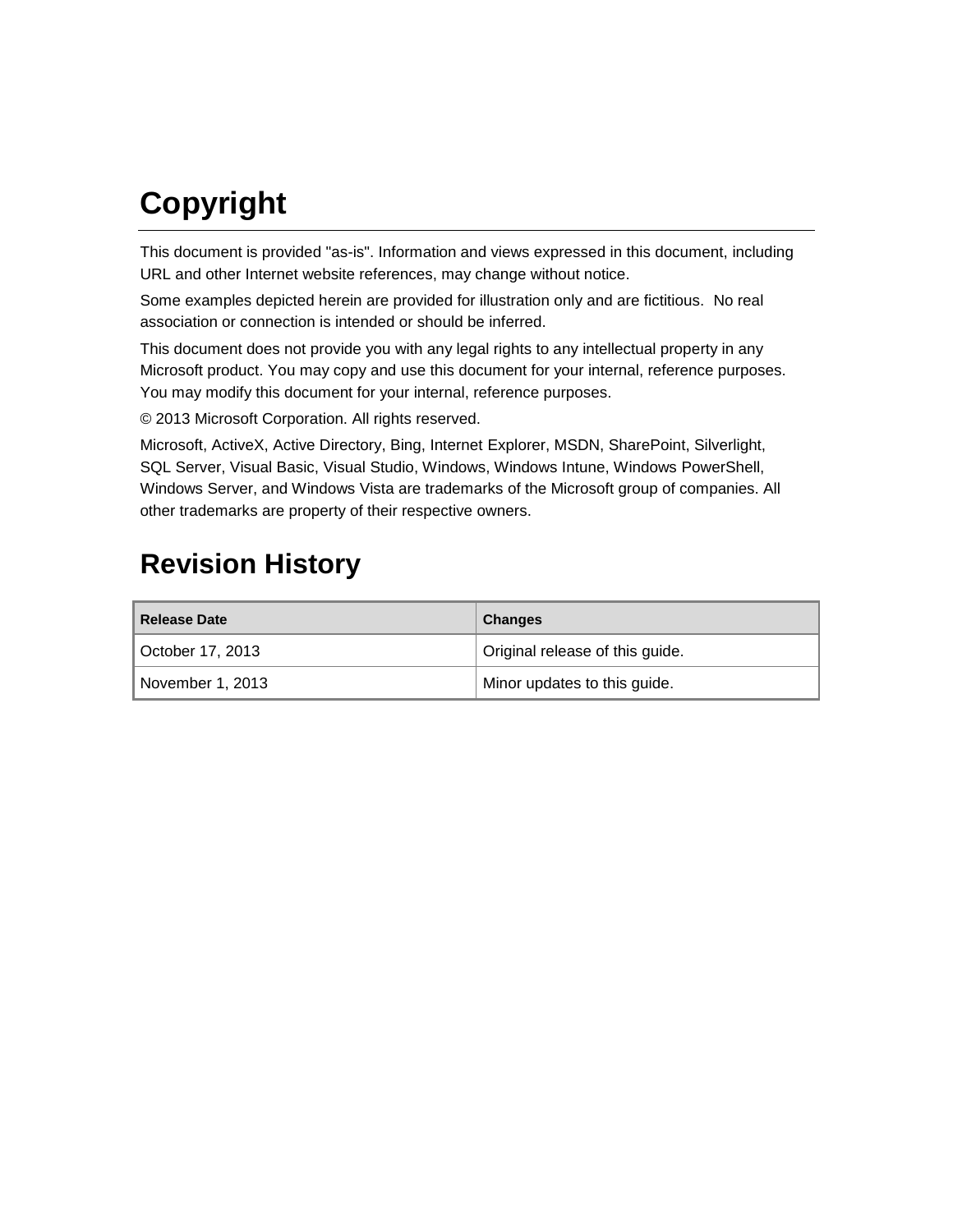# **Contents**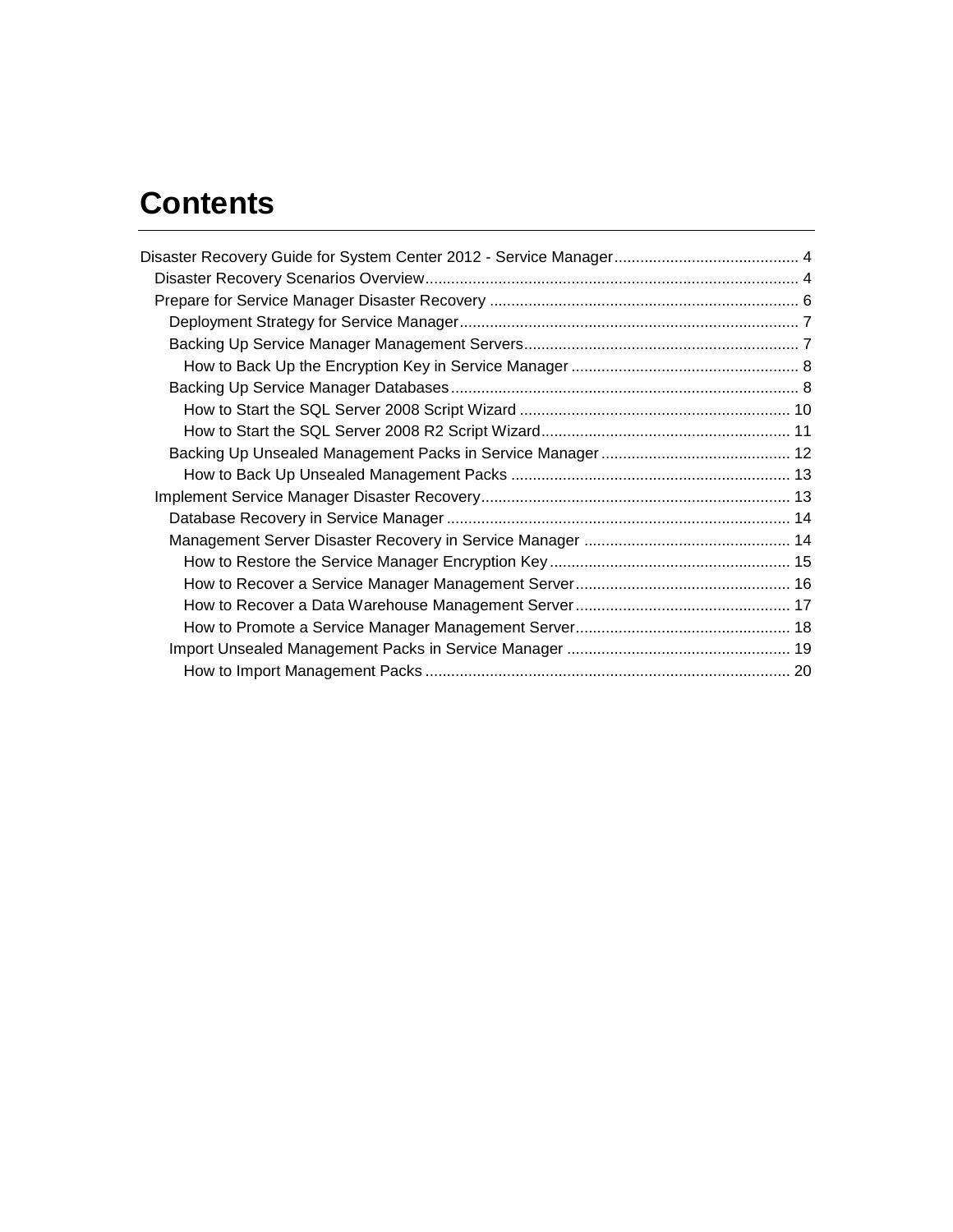# <span id="page-3-0"></span>**Disaster Recovery Guide for System Center 2012 - Service Manager**

A recovery plan for potential software and equipment failures in your System Center 2012 – Service Manager environment requires a deployment strategy that separates the Service Manager and data warehouse management servers from the computers that host their respective databases. During installation, you must back up the encryption keys on all the management servers, both the Service Manager management server and data warehouse management servers.

# **Z** Note

The encryption keys on the Service Manager management server and data warehouse management server are different and each must be backed up.

You must also back up the Service Manager databases and your unsealed management packs.

# **Disaster recovery topics**

- [Disaster Recovery Scenarios Overview](#page-3-2) Provides an overview of the potential disaster recovery scenarios that are presented in this guide.
- **[Prepare for Service Manager Disaster Recovery](#page-5-1)**

Describes the steps you can take to prepare for potential disaster recovery.

• [Implement Service Manager Disaster Recovery](#page-12-2)

<span id="page-3-2"></span>Describes the steps you can take to implement disaster recovery procedures if problems arise.

# **Downloadable Documentation**

You can download a [copy of this technical documentation from the Microsoft Download Center.](http://go.microsoft.com/fwlink/?LinkId=246620) Always use the TechNet library for the most up-to-date information.

# <span id="page-3-1"></span>**Disaster Recovery Scenarios Overview**

This topic provides an overview of the disaster recovery processes for each of the major parts of a System Center 2012 – Service Manager installation:

- 1. Service Manager Management Server
- 2. Data Warehouse Management Server
- 3. Service Manager Databases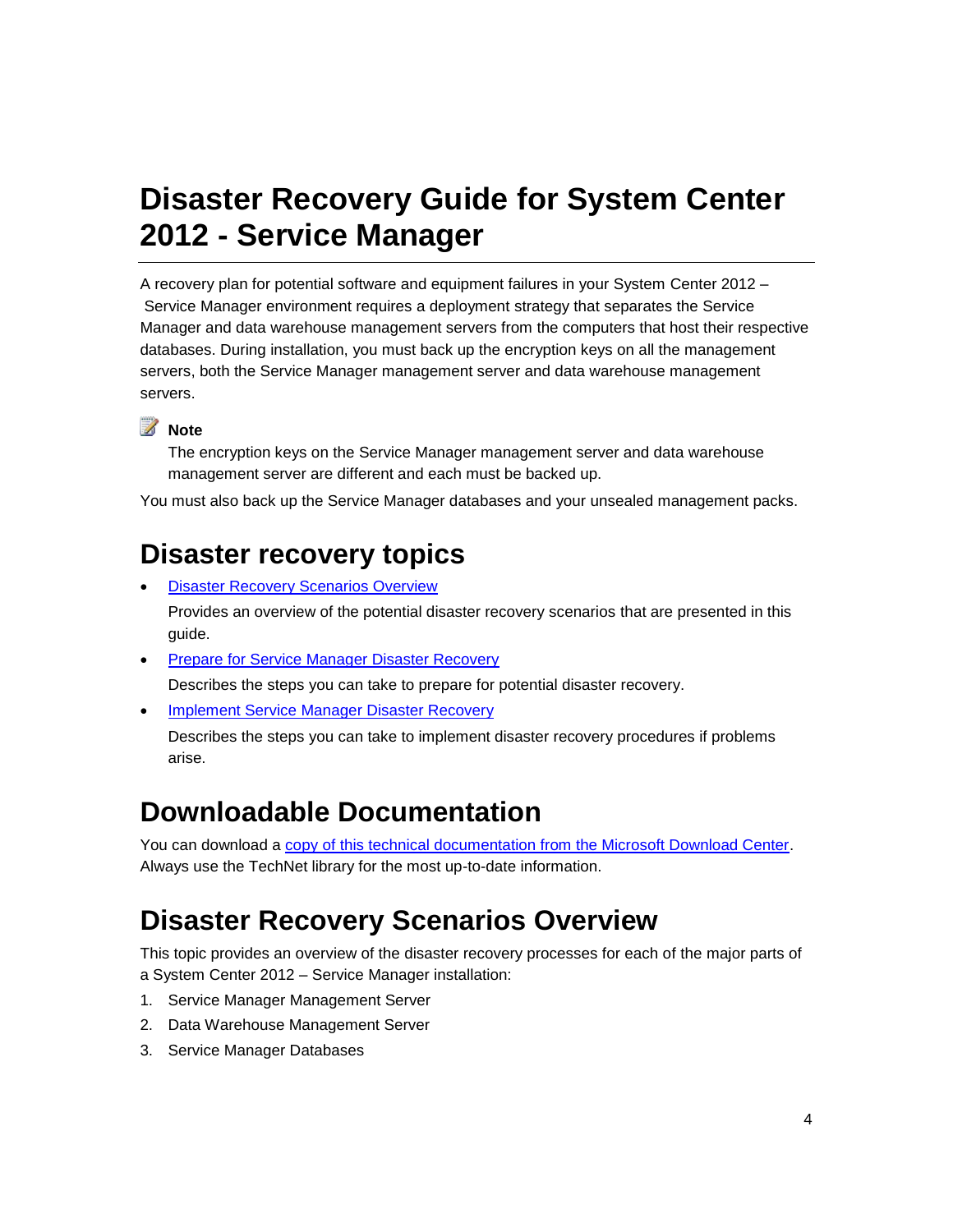# **Service Manager Management Server**

You can take two approaches to restoring a failed Service Manager management server. You can replace the management server, or you can promote an additional management server to the primary role if an additional management server exists. The option of replacing the management server or promoting it depends largely on your time frame. If you can bring up another computer quickly, you might choose that option. Otherwise, you can promote an additional management server to the primary role and then add another management server later.

Promoting an additional management server involves the following procedures:

- 1. Promote an additional Service Manager management server. For more information, see [How](#page-17-1)  [to Promote a Service Manager Management Server](#page-17-1) in this guide.
- 2. When a replacement server is available, install an additional Service Manager management server. For more information, see "How to Install an Additional Management Server" in the [Deployment Guide for Service Manager for System Center 2012.](http://go.microsoft.com/fwlink/p/?LinkId=209670)

If promoting an additional Service Manager management server is not an option, you have to install a replacement management server. Installing a replacement Service Manager management server involves the following procedures:

- 1. Start with a new computer that has the same computer name as the computer that failed.
- 2. Restore the encryption key that you saved from the original Service Manager management server. For more information, see [How to Restore the Service Manager Encryption Key](#page-14-1) in this guide.
- 3. Install a Service Manager management server. For more information, see "Service Manager for System Center 2012 Deployment Scenarios" in the Deployment Guide for Service [Manager for System Center 2012.](http://go.microsoft.com/fwlink/p/?LinkID=209670)

# **Data Warehouse Management Server**

Only one recovery scenario is possible for the data warehouse management server: you must install a new data warehouse management server on a computer with the same computer name as the computer that failed. Installing a replacement data warehouse management server involves the following procedures:

- 1. Start with a new computer that has the same computer name as the computer that failed.
- 2. Restore the encryption key that you saved from the original data warehouse management server. For more information, see [How to Restore the Service Manager Encryption Key](#page-14-1) in this guide.
- 3. Install a data warehouse management server. For more information, see "Service Manager for System Center 2012 Deployment Scenarios" in the [Deployment Guide for Service](http://go.microsoft.com/fwlink/p/?LinkID=209670)  [Manager for System Center 2012.](http://go.microsoft.com/fwlink/p/?LinkID=209670)

# **Service Manager Databases**

Recovery procedures are the same for both the Service Manager database and the data warehouse database. You use a computer with the same name, and then you restore the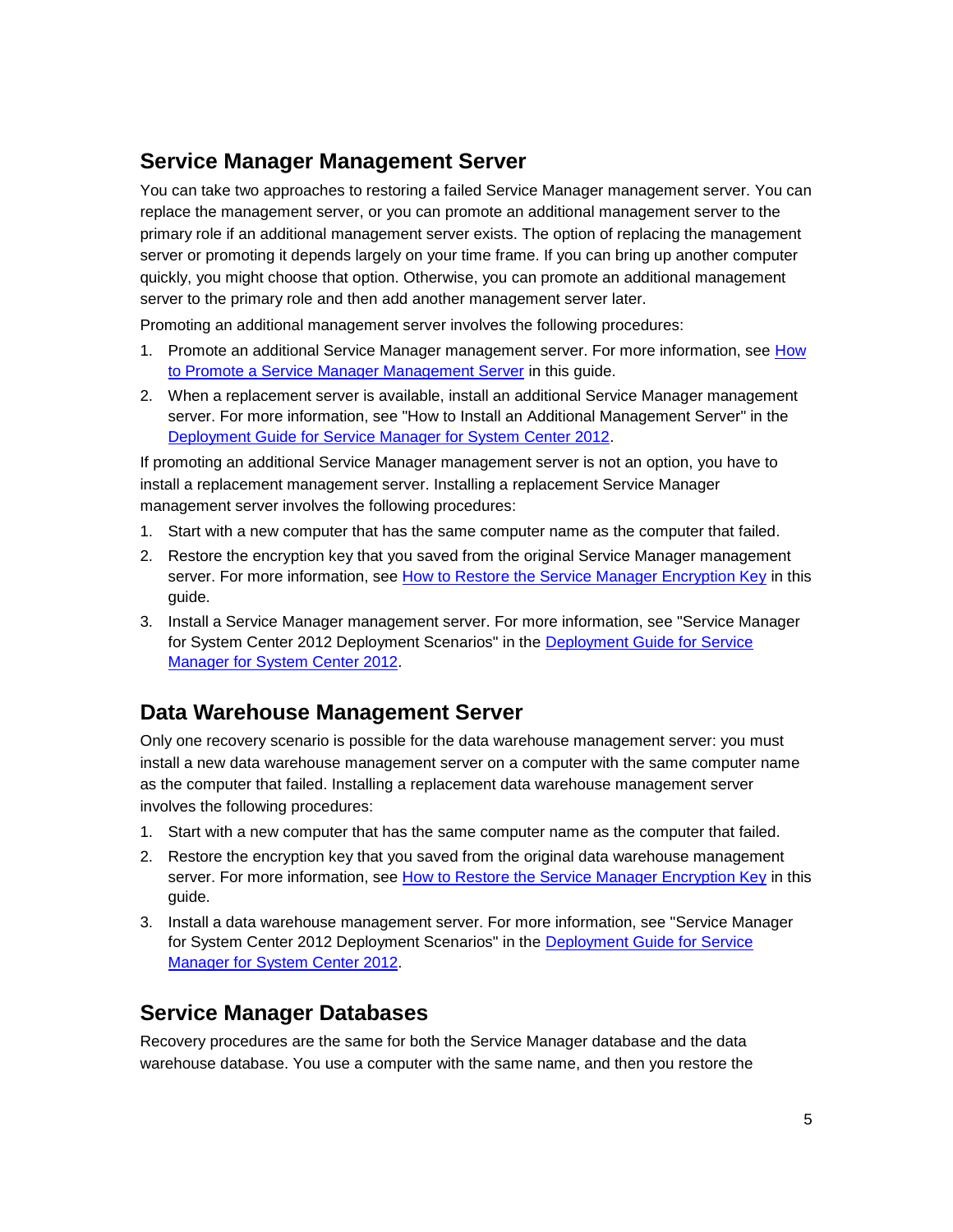Microsoft SQL Server databases using the same instance as the original. Recovery of a Service Manager database and a data warehouse database involves the following procedures:

- 1. Start with a new computer with the same computer name and with the same SQL Server instance as the computer that failed.
- <span id="page-5-1"></span>2. Restore the SQL Server database or databases using the same instance name as the original. For more information, see [Database Recovery in Service Manager](#page-13-2) in this guide.

# <span id="page-5-0"></span>**Prepare for Service Manager Disaster Recovery**

This section describes the steps that you must take for System Center 2012 – Service Manager disaster recovery before problems occur. The steps that you take to recover from a disaster are based on completion of the steps that are outlined here. In general, preparing your Service Manager environment for disaster recovery involves the following:

- 1. Deploying Service Manager with management servers and databases on separate computers.
- 2. Backing up the encryption keys on the Service Manager and data warehouse management servers.
- 3. Backing up the SQL databases.
- 4. Backing up your unsealed management packs.

## **In This Section**

#### **[Deployment Strategy for Service Manager](#page-6-2)**

Describes the deployment strategy that you must use to prepare for disaster recovery.

#### **[Backing Up Service Manager Management Servers](#page-6-3)**

Describes the steps that you must take to back up Service Manager management servers.

#### **[Backing Up Service Manager Databases](#page-7-2)**

Describes the steps that you must take to back up Service Manager databases.

#### **[Backing Up Unsealed Management Packs](#page-11-1) in Service Manager**

Describes the steps that you must take to back up unsealed management packs.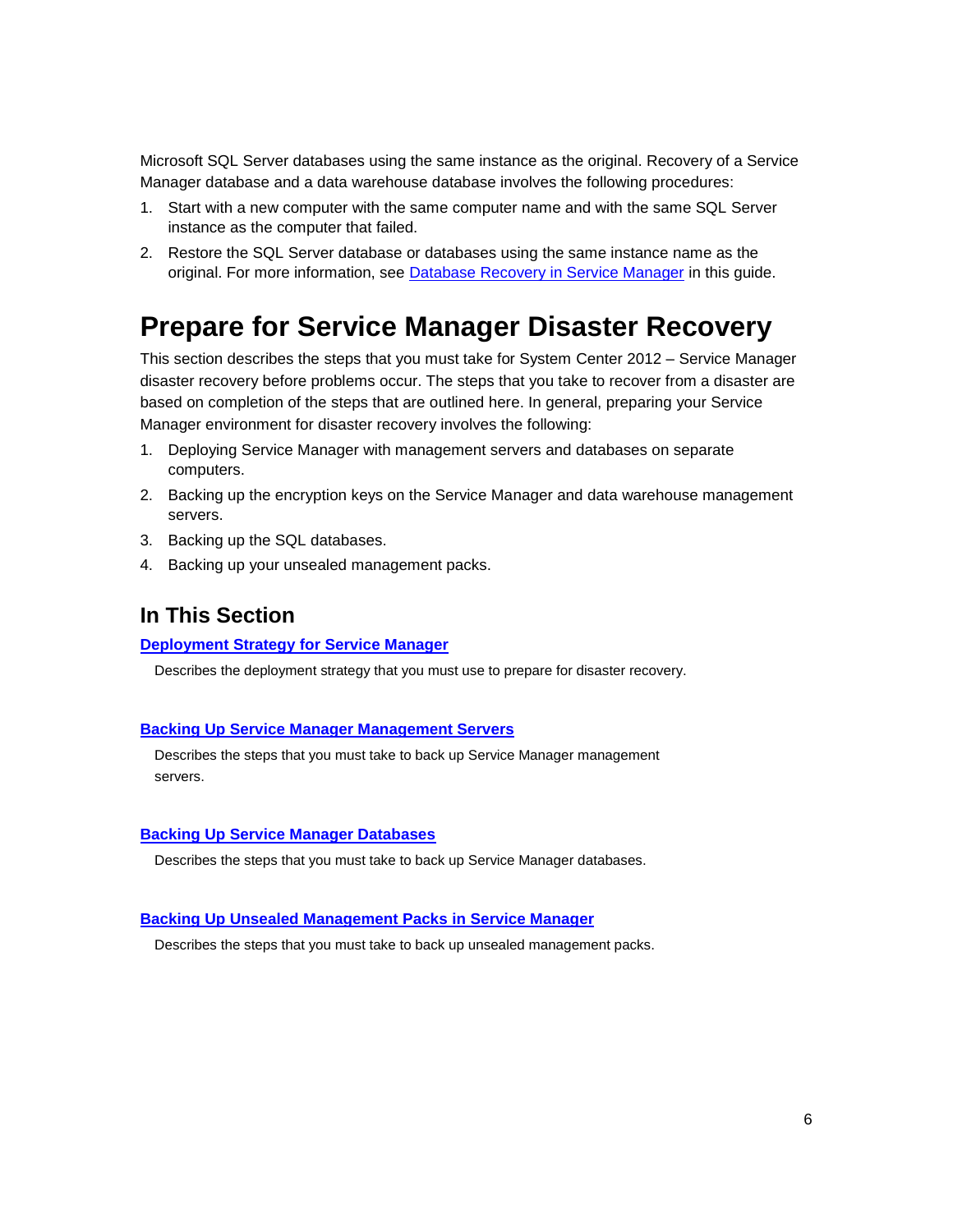# <span id="page-6-2"></span><span id="page-6-0"></span>**Deployment Strategy for Service Manager**

As a best practice, deploy your management servers and associated databases for System Center 2012 – Service Manager on separate computers. Isolating the management servers and databases provides for a successful disaster recovery operation in the event of potential software and equipment failures.

You must have a functioning database to restore a failed management server. Recovery of a management server is impossible if the management server and the associated database are on the same physical computer and that computer fails. For more information, see "Installing Service Manager on Four Computers" in the [Deployment Guide for System Center 2012 -](http://go.microsoft.com/fwlink/p/?LinkID=209670) Service [Manager.](http://go.microsoft.com/fwlink/p/?LinkID=209670)

# <span id="page-6-3"></span><span id="page-6-1"></span>**Backing Up Service Manager Management Servers**

When you deploy System Center 2012 – Service Manager, an encryption key is created and stored in the registry on the management servers. A matching encryption key is created in the associated databases. The encryption keys for the Service Manager and data warehouse management servers are stored in the Service Manager database. The matching encryption key for the data warehouse management server is stored in the DWStagingAndConfig database. By backing up the SQL Server databases, you back up the encryption key.

In addition, the computer name of the management server and Self-Service Portal is stored in the associated databases. Regardless of whether you encounter a software or hardware failure of a management server or Self-Service Portal, your recovery process is based on restoring a computer that has the same computer name as the computer that failed.

The steps for recovering from a management server failure are as follows:

- 1. Restore the encryption keys before you run Setup, and install the new management servers.
- 2. Install the new management server on a computer that has the same name as the original computer.
- 3. When you install the management server, select **Use an existing database**, and then specify the name of the computer that hosts the associated database.

For more information about these steps, see the topic [Management Server Disaster Recovery in](#page-13-3)  [Service Manager](#page-13-3) in this guide.

## **In This Section**

**[How to Back Up the Encryption Key in Service Manager](#page-7-3)**

Describes how to back up the Service Manager encryption key.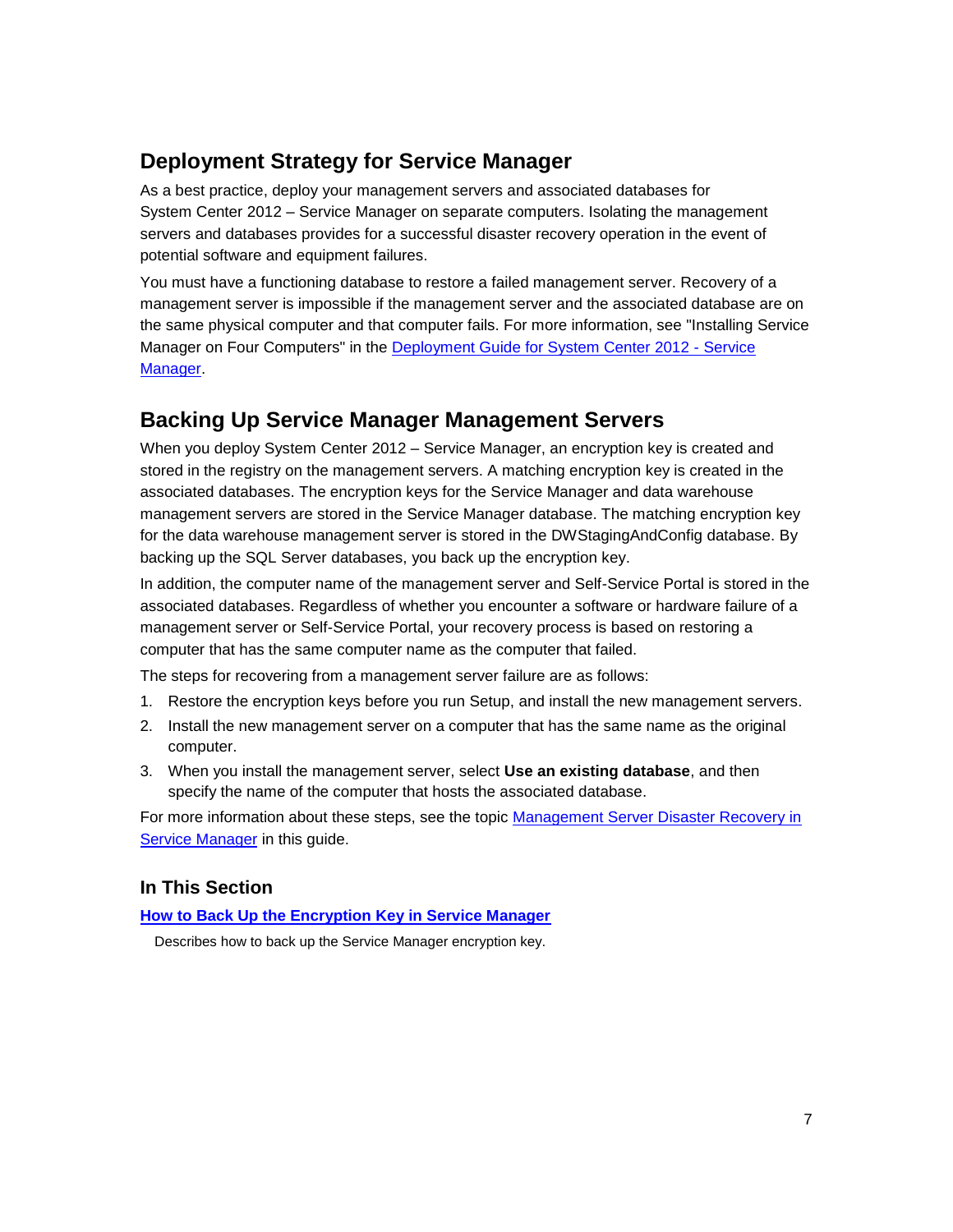## <span id="page-7-3"></span><span id="page-7-0"></span>**How to Back Up the Encryption Key in Service Manager**

Your disaster recovery strategy for System Center 2012 – Service Manager depends on backing up the encryption keys as soon as you complete the Service Manager installation. After you back up the encryption keys and store them in a safe location, you can recover from software or hardware failures on the Service Manager and data warehouse management servers.

You use the Encryption Key Backup or Restore Wizard to back up encryption keys on the management servers and Self-Service Portal. This wizard is located on the Service Manager installation media in the Tools\SecureStorageBackup folder.

#### **To back up the encryption key**

- 1. Log on to the computer that hosts the Service Manager management server of data warehouse management server by using an account that is a member of the Administrators group.
- 2. In Windows Explorer, open the Tools\SecureStorageBackup folder on the installation media.
- 3. Right-click **SecureStorageBackup.exe** then click **Run as administrator** to start the Encryption Key Backup or Restore Wizard.
- 4. On the **Introduction** page, click **Next**.
- 5. On the **Backup or Restore?** page, select **Backup the Encryption Key**, and then click **Next**.
- 6. On the **Provide a Location** page, type the path and file name for the encryption key. For example, if you want to specify the file name SMBackupkey.bin for the encryption key on the MyServer server in the Backup shared folder, type **\\MyServer\Backup\SMBackupkey.bin**, and then click **Next**.
- 7. On the **Provide a Password** page, in the **Password** box type a password that contains at least eight characters. In the **Confirm Password** box, retype the same password, and then click **Next**.

### **Important**

<span id="page-7-2"></span>Recovery of the password is not possible if the password is lost or forgotten.

8. After you see the message "Secure Storage Backup Complete," click **Finish**.

# <span id="page-7-1"></span>**Backing Up Service Manager Databases**

There are up to eight databases in a System Center 2012 – Service Manager environment:

- ServiceManager
- DWDataMart
- **DWRepository**
- DWStagingAndConfig
- ReportServer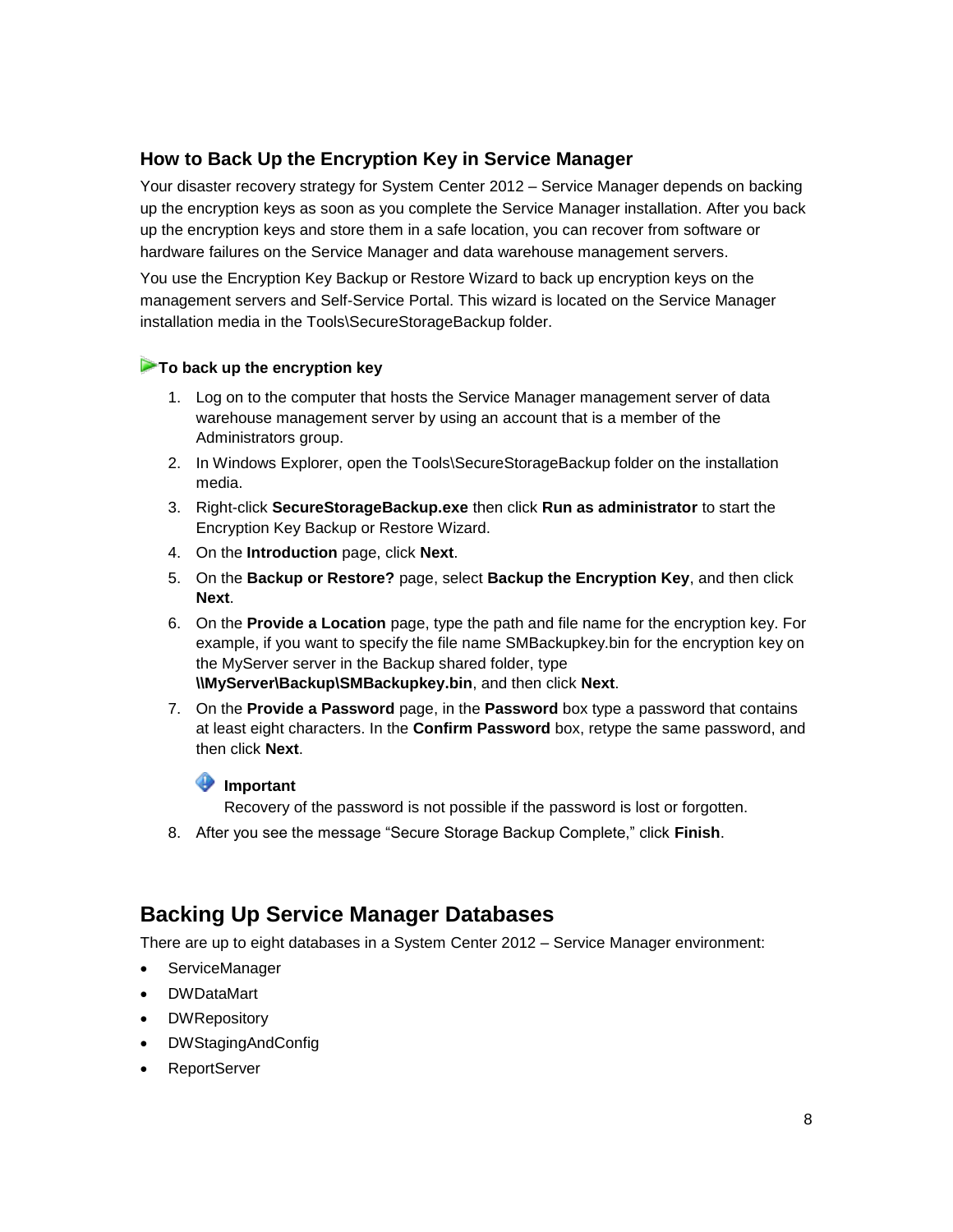- Analyst
- OMDWDataMart
- CMDWDataMart

The first four databases in this list need to connect and exchange data with the Service Manager and data warehouse management servers. Data is encrypted during these exchanges. On the management servers, the encryption keys are backed up and restored as necessary, as explained in this guide. For more information about the encryption keys on the management servers, see [Backing Up Service Manager Management Servers.](#page-6-3) For the servers that host databases, the encryption keys are stored in the databases themselves.

If a computer that hosts a database fails, all you need for recovery is the ability to restore the databases, which include the encryption keys, to a computer with the same name as the original computer. Your disaster recovery strategy for the Service Manager databases should be based on procedures for general [SQL](http://go.microsoft.com/fwlink/p/?LinkID=131016) Server 2008 disaster recovery. For more information, see SQL [Server 2008 R2 Books Online: Planning for Disaster Recovery.](http://go.microsoft.com/fwlink/p/?LinkID=131016)

As part of your disaster recovery preparation, you run a script to capture the Security log to preserve user role information for each database. After you deploy Service Manager and, if necessary, run the Data Warehouse Registration Wizard, you use the SQL Server Script Wizard to create a script that captures SQL Server logon permissions and object-level permissions. Then, if you need to restore a new server for the Service Manager databases, you can use this script to recreate the necessary logon permissions and object-level permissions. The wizard that is used to generate scripts in SQL Server 2008 differs from the wizard in SQL Server 2008 R2. Instructions for both the SQL Server 2008 wizard and the SQL Server 2008 R2 wizard are presented in this guide.

### **Enable Common Language Runtime on SQL Server**

During installation of the Service Manager database, Service Manager Setup enables common language runtime (CLR) on the computer that is running SQL Server. If you restore a Service Manager database to another computer running SQL Server, you must enable CLR manually. For more information, see [Enabling CLR Integration.](http://go.microsoft.com/fwlink/p/?LinkId=217932)

### **In This Section**

#### **[How to Start the SQL Server 2008 Script Wizard](#page-9-1)**

Describes how to generate a script to capture SQL Server 2008 logon permissions and object-level permissions.

#### **[How to Start the SQL Server 2008 R2 Script Wizard](#page-10-1)**

Describes how to generate a script to capture SQL Server 2008 R2 logon permissions and object-level permissions.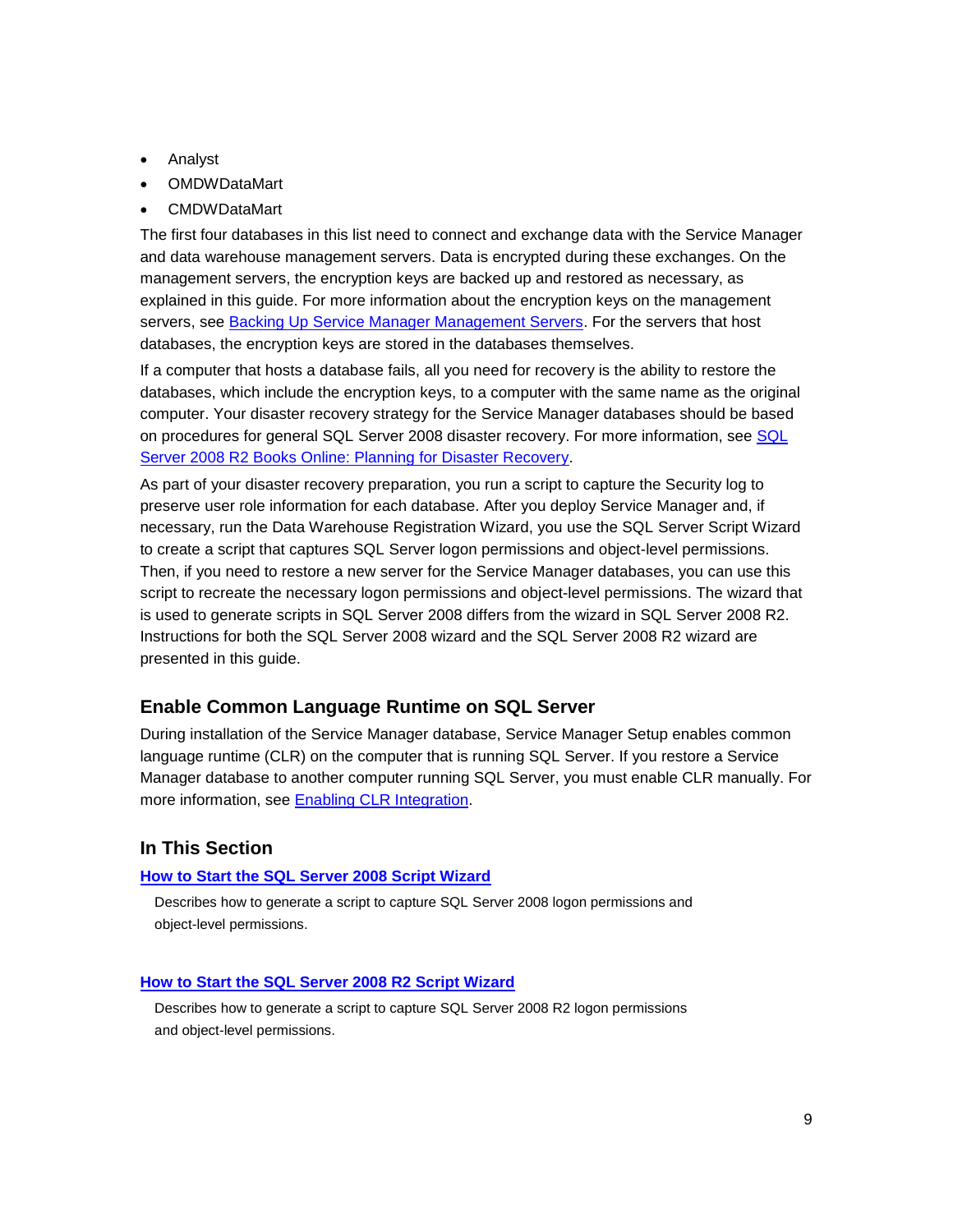## <span id="page-9-1"></span><span id="page-9-0"></span>**How to Start the SQL Server 2008 Script Wizard**

You can use the following procedure as part of your disaster recovery preparation steps for System Center 2012 – Service Manager to generate a script to capture SQL Server logon permissions and object-level permissions. You perform this procedure on the computer that hosts SQL Server Reporting Services (SSRS) and on the computers that host the following Service Manager and data warehouse databases:

- **DWDataMart**
- **DWRepository**
- DWStagingAndConfig
- ServiceManager
- ReportServer

### **To start the SQL Server Script Wizard**

- 1. Using an account with Administrator privileges, log on to the computer that hosts the Service Manager or data warehouse database.
- 2. On the Windows desktop, click **Start**, point to **Programs**, point to **Microsoft SQL Server 2008**, and then click **SQL Server Management Studio**.
- 3. In the **Connect to Server** dialog box, do the following:
	- a. In the **Server Type** list, select **Database Engine**.
	- b. In the **Server Name** list, select the server and the instance for your Server Manager database. For example, select **computer\INSTANCE1**.
	- c. In the **Authentication** list, select **Windows Authentication**, and then click **Connect**.
- 4. In the **Object Explorer** pane, expand **Databases**.
- 5. Right-click the database name, point to **Tasks**, and then click **Generate Scripts**. For this example, right-click **ServiceManager**, point to **Tasks**, and then click **Generate Scripts**.
- 6. In the **Script Wizard** dialog box, do the following:
	- a. On the **Welcome to the Generate SQL Server Scripts Wizard** page, click **Next**.
	- b. On the **Select Database** page, select the database for which you are generating the script. In this example, select **ServiceManager**, and then click **Next**.
	- c. On the **Choose Script Options** page, set all True/False entries to **False**. In the **General** area, set **Script Logins** and **Script Object-Level Permissions** to **True**, and then click **Next**.
	- d. On the **Choose Object Types** page, click **Select All**, and then click **Next**.
	- e. On the **Choose Assemblies** page, click **Select All**, and then click **Next**.
	- f. On the **Choose Database Roles** page, click **Select All**, and then click **Next**.
	- g. On the **Choose Schemas** page, click **Select All**, and then click **Next**.
	- h. On the **Choose Stored Procedures** page, click **Select All**, and then click **Next**.
	- i. On the **Choose Tables** page, click **Select All**, and then click **Next**.
	- j. On the **Choose User-Defined Table Types** page, click **Select All**, and then click **Next**.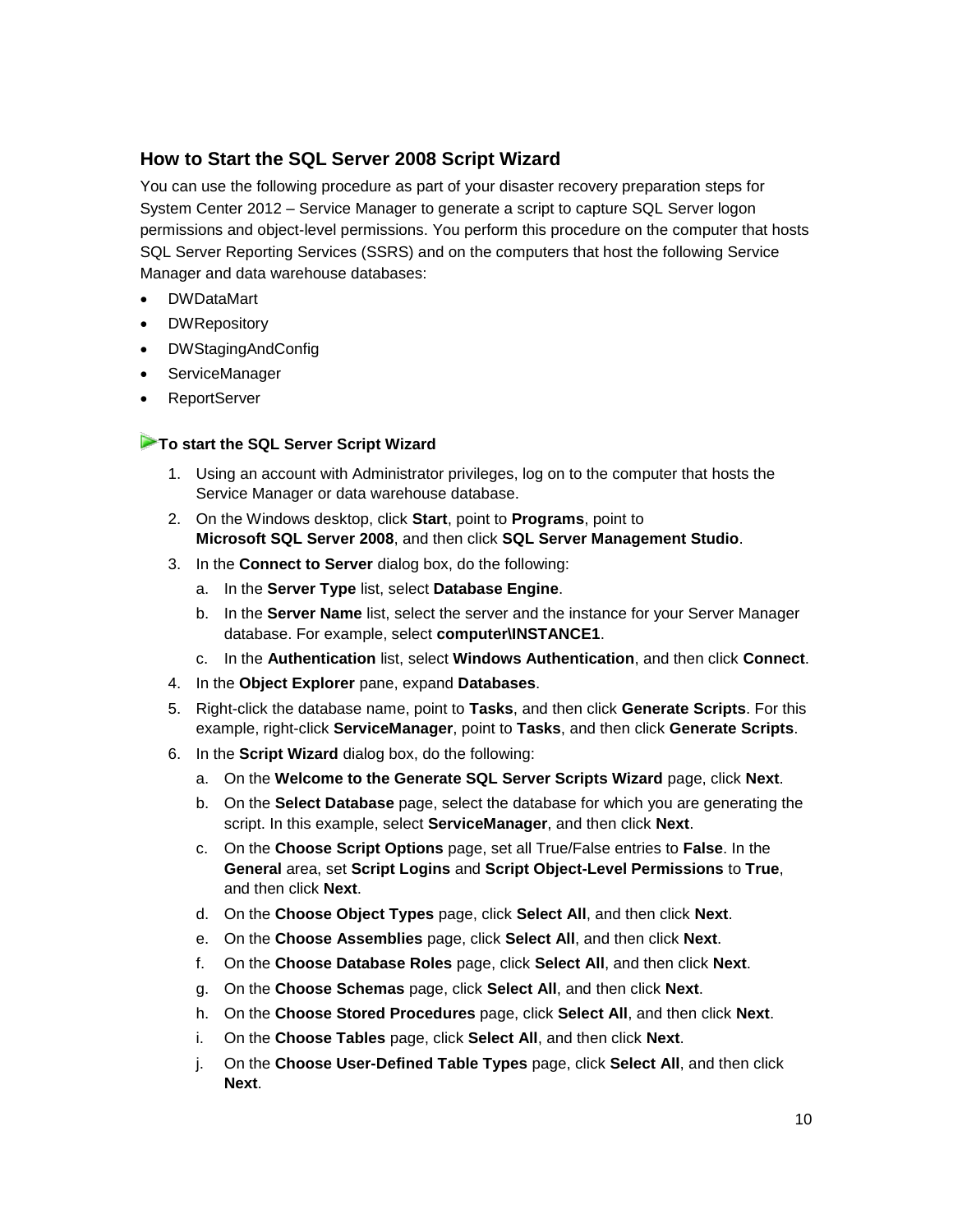- k. On the **Choose User-Defined Functions** page, click **Select All**, and then click **Next**.
- l. On the **Choose Users** page, click **Select All**, and then click **Next**.
- m. On the **Choose Views** page, click **Select All**, and then click **Next**.
- n. On the **Choose XML Schema Collections** page, click **Select All**, and then click **Next**.
- o. On the **Choose full text catalogs** page, click **Select All**, and then click **Next**.
- p. On the **Output Option** page, select **Script to file**, and in **File name**, type a location and file name for the script (for example, type **C:\Backup\ServiceManagerDatabaseScript.sql**), and then click **Next**.
- q. On the **Script Wizard Summary** page, click **Finish**.
- r. On the **Generate Script Progress** page, make sure that **Success** appears, and then click **Close**.
- 7. Save the script file that you just created on a separate physical computer, usually at the same location where you are saving your Service Manager encryption keys.
- 8. Run this same procedure on each of the three data warehouse databases and SSRS.
- <span id="page-10-1"></span>9. If you need to restore a database, use these scripts to restore permissions to the new server.

## <span id="page-10-0"></span>**How to Start the SQL Server 2008 R2 Script Wizard**

You can use the following procedure as part of your disaster recovery preparation steps for System Center 2012 – Service Manager to generate a script to capture SQL Server logon permissions and object-level permissions. You perform this procedure on the computer that hosts SQL Server Reporting Services (SSRS) and on the computers that host the following Service Manager and data warehouse databases:

- DWDataMart
- **DWRepository**
- DWStagingAndConfig
- ServiceManager
- ReportServer

#### **To start the SQL Server Script Wizard**

- 1. Using an account with Administrator privileges, log on to the computer that hosts the Service Manager or data warehouse database.
- 2. On the Windows desktop, click **Start**, point to **Programs**, point to **Microsoft SQL Server 2008 R2**, and then click **SQL Server Management Studio**.
- 3. In the **Connect to Server** dialog box, do the following:
	- a. In the **Server Type** list, select **Database Engine**.
	- b. In the **Server Name** list, select the server and the instance for your Service Manager database. For example, select **computer\INSTANCE1**.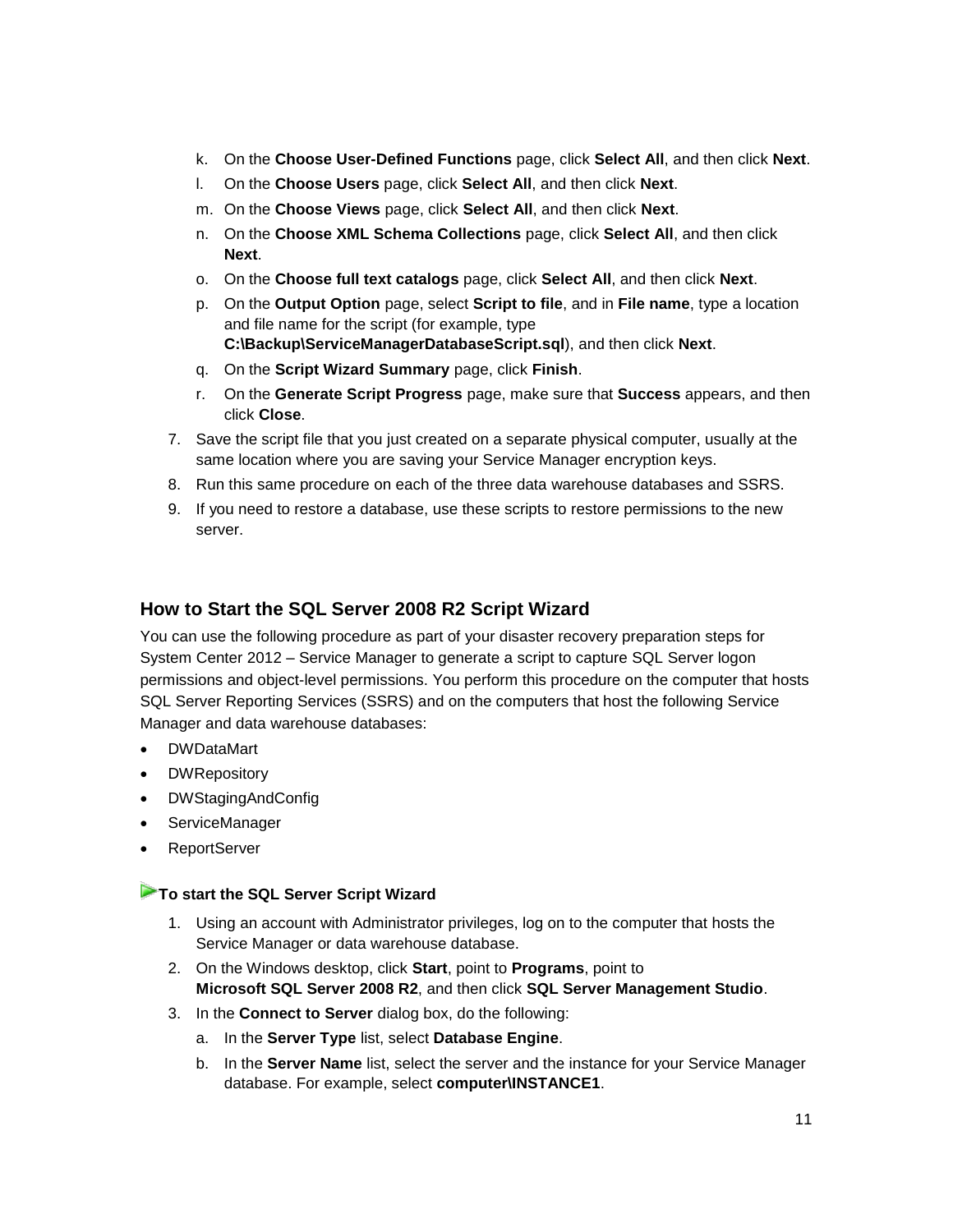- c. In the **Authentication** list, select **Windows Authentication**, and then click **Connect**.
- 4. In the **Object Explorer** pane, expand **Databases**.
- 5. Right-click the database name, point to **Tasks**, and then click **Generate Scripts**. For this example, right-click **ServiceManager**, point to **Tasks**, and then click **Generate Scripts**.
- 6. In the Generate and Publish Scripts Wizard, do the following:
	- a. On the **Introduction** page, click **Next**.
	- b. On the **Choose Objects** page, select **Select specific database objects**, and then click **Select All**.
	- c. In the database objects list, expand **Tables**.
	- d. Clear the check box for the following tables:
		- **dbo.STG\_Collation**
		- **dbo.STG\_Locale**
		- **dbo.STG\_MTD\_ConverisonLog**
	- e. Scroll up to the top of the list, and then collapse **Tables**.
	- f. Expand **Stored Procedures**.
	- g. Clear the check box for the following stored procedures:
		- **dbo.STG\_DTS\_ConvertToUnicode**
		- **dbo.STG\_DTS\_CreateClonedTable**
		- **dbo.STG\_DTS\_InsertSQL**
		- **dbo.STG\_DTS\_ValidateConversion**
	- h. Click **Next**.
	- i. On the **Set Scripting Options** page, select **Save scripts**, select **Save to file**, select **Single file**, specify a file location in **File name**, and then click **Next**.
	- j. On the **Summary** page, click **Next**.
	- k. When the script is complete, on the **Save or Publish Scripts** page, click **Finish**.
- <span id="page-11-1"></span>7. If you need to restore a database, use this script to set permissions.

# <span id="page-11-0"></span>**Backing Up Unsealed Management Packs in Service Manager**

Part of the disaster recovery plan for your System Center 2012 – Service Manager management server involves backing up your unsealed management packs. The following procedure describes how to back up your unsealed management packs.

### **In This Section**

#### **[How to Back Up Unsealed Management Packs](#page-12-3)**

Describes how to back up your unsealed management packs.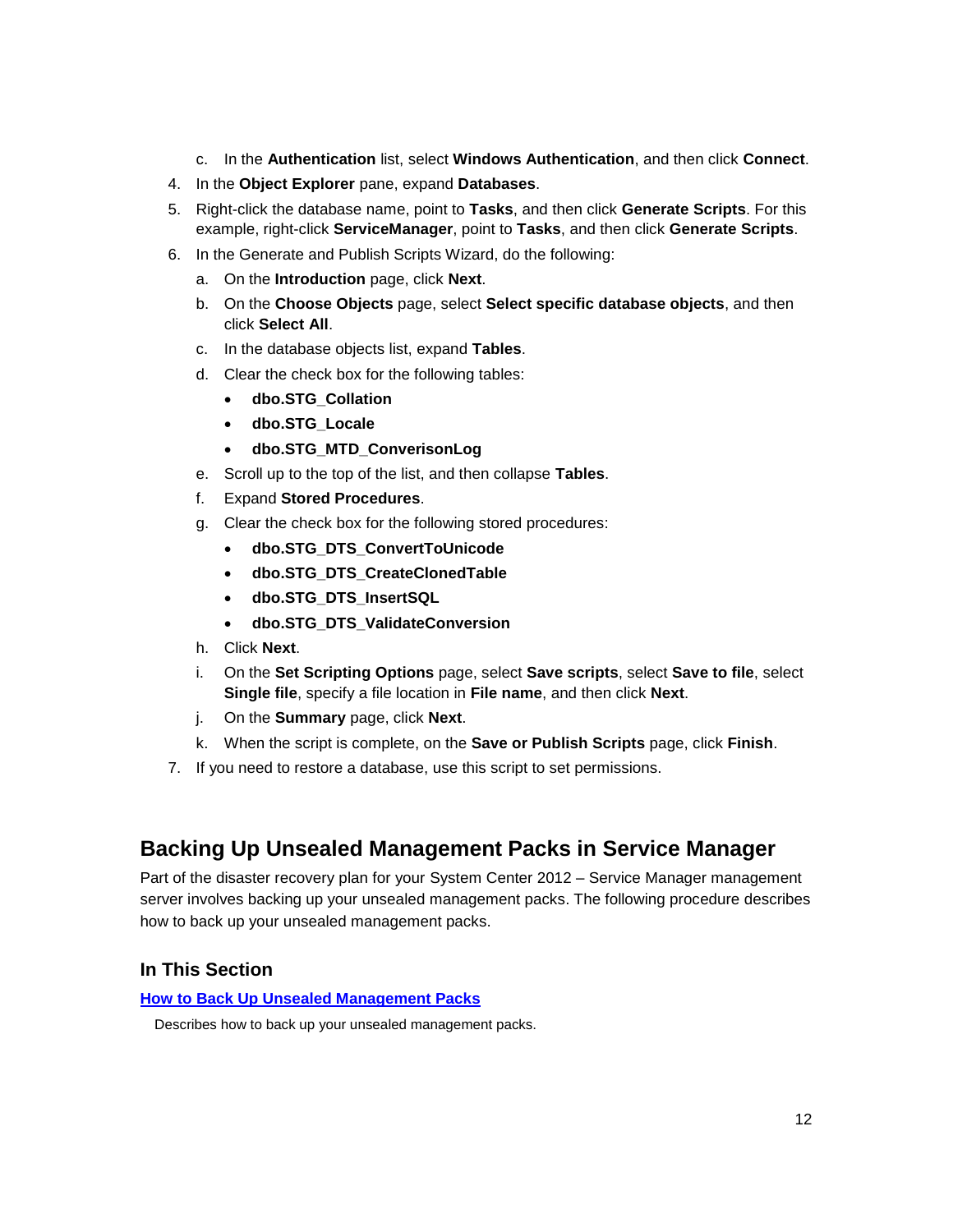## <span id="page-12-3"></span><span id="page-12-0"></span>**How to Back Up Unsealed Management Packs**

You can use the Windows PowerShell command-line interface to identify and copy your unsealed management packs to a folder on your hard disk drive. After you copy them, save these management packs so that—as part of your disaster recovery plan for System Center 2012 – Service Manager—you can later import these management packs.

#### **To back up unsealed management packs**

- 1. On the computer that hosts the Service Manager management server, create a folder on the hard disk drive where you will store the backup copy of the management packs. For example, create the folder C:\mpbackup.
- 2. On the Windows desktop, click **Start**, point to **Programs**, point to **Windows PowerShell 1.0**, right-click **Windows PowerShell**, and then click **Run as administrator**.
- 3. In the Service Manager console, click **Administration**.
- 4. In the **Tasks** pane, click **Start PowerShell Session**
- 5. At the Windows PowerShell command prompt, type the following command:

<span id="page-12-2"></span>Get-SCSMManagementPack|Export-SCSMManagementPack -Path C:\mpbackup

6. Save the unsealed management packs on a separate physical computer.

# <span id="page-12-1"></span>**Implement Service Manager Disaster Recovery**

This section of the Disaster Recovery Guide for System Center 2012 – Service Manager describes the steps for recovering from potential software and equipment failures in your System Center 2012 – Service Manager environment. It includes information about how to recover Service Manager databases, management servers, and unsealed management packs.

## **In This Section**

#### **[Database Recovery in Service Manager](#page-13-2)**

Describes the steps that you can take to recover Service Manager databases.

#### **[Management Server Disaster Recovery in Service Manager](#page-13-3)**

Describes the steps that you can take to recover Service Manager management servers.

#### **[Import Unsealed Management Packs in Service Manager](#page-18-1)**

Describes the steps that you can take to import unsealed management packs.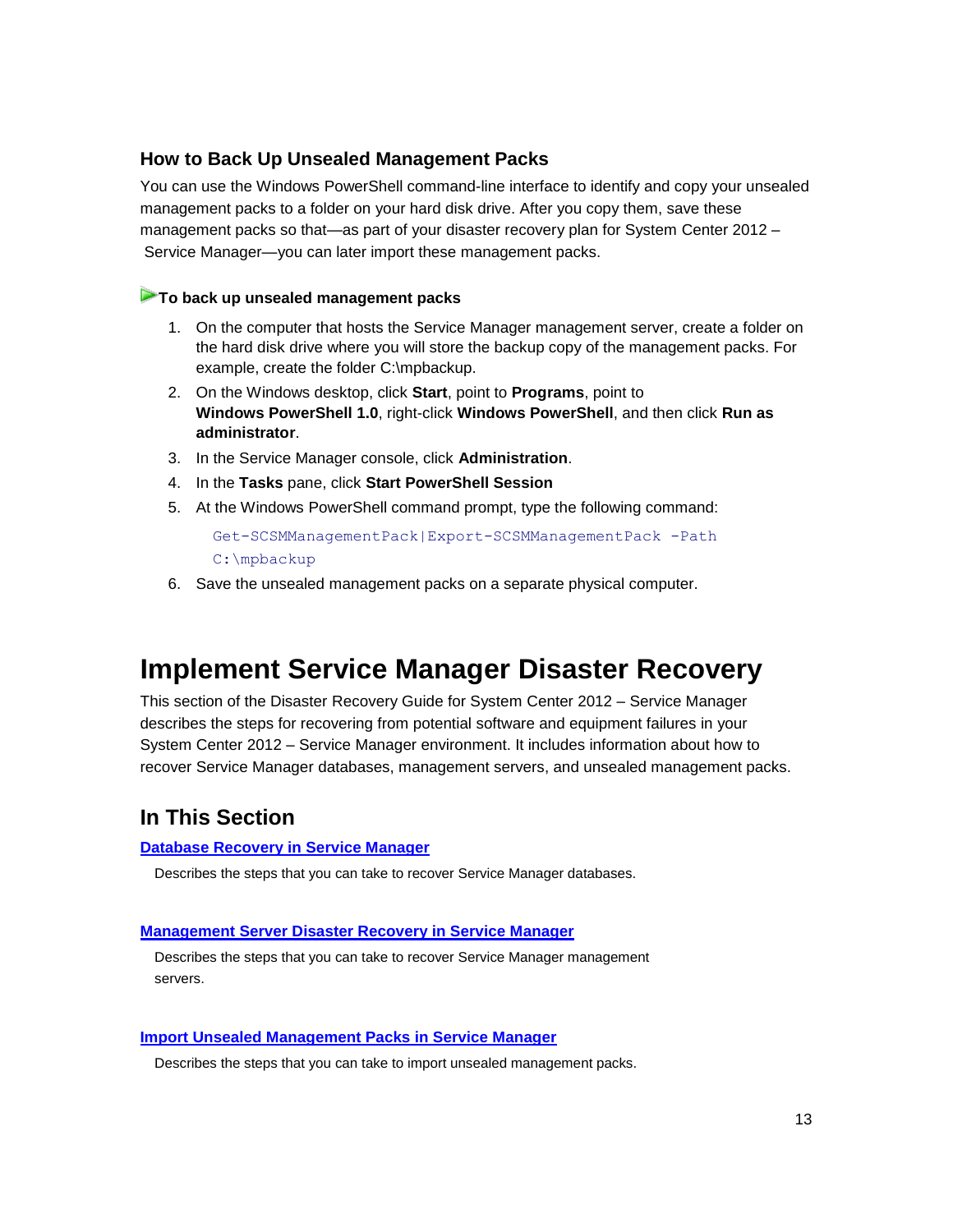# <span id="page-13-2"></span><span id="page-13-0"></span>**Database Recovery in Service Manager**

To restore a database (which includes the encryption keys) for System Center 2012 – Service Manager, you rebuild a new computer using the same computer names and instance names as the original. Your disaster recovery strategy for the Service Manager databases should be based on general procedures for SQL Server 2008 disaster recovery. For more information, see [SQL Server 2008 R2 Books Online: Planning for Disaster Recovery.](http://go.microsoft.com/fwlink/p/?LinkID=131016) Remember that if you restore a database, you must give the new computer the same name as the original computer and use the same instance name as the original instance.

In addition, you must use the script that you created in the **Backing Up Unsealed Management** [Packs in Service Manager](#page-11-1) section in this guide. You use this script to restore permissions for the recreated database.

## **Warning**

<span id="page-13-3"></span>Long-term historical data is stored in the Service Manager data warehouse and the current snapshot of the system is stored in the Service Manager database. Recreating the Service Manager data warehouse databases should only be used as a measure of last resort. When possible, you should try to restore the Service Manager data warehouse databases from backups and avoid recreating those databases. If reinstalled, the newly created Service Manager data warehouse databases will be able to synchronize the current snapshot of the system from the Service Manager database however, historical data will be lost.

# <span id="page-13-1"></span>**Management Server Disaster Recovery in Service Manager**

This section describes how to recover a System Center 2012 – Service Manager management server or a data warehouse management server. If you installed additional Service Manager management servers, you have the option of promoting an additional Service Manager management server. Regardless of whether you encounter software or hardware failures of the Service Manager management server, your recovery process is based on restoring a computer that has the same computer name.

For either management server, your first step must be to restore the encryption key *before* you start the management server setup.

### **In This Section**

#### **[How to Restore the Service Manager Encryption Key](#page-14-1)**

Describes how to restore the Service Manager encryption key.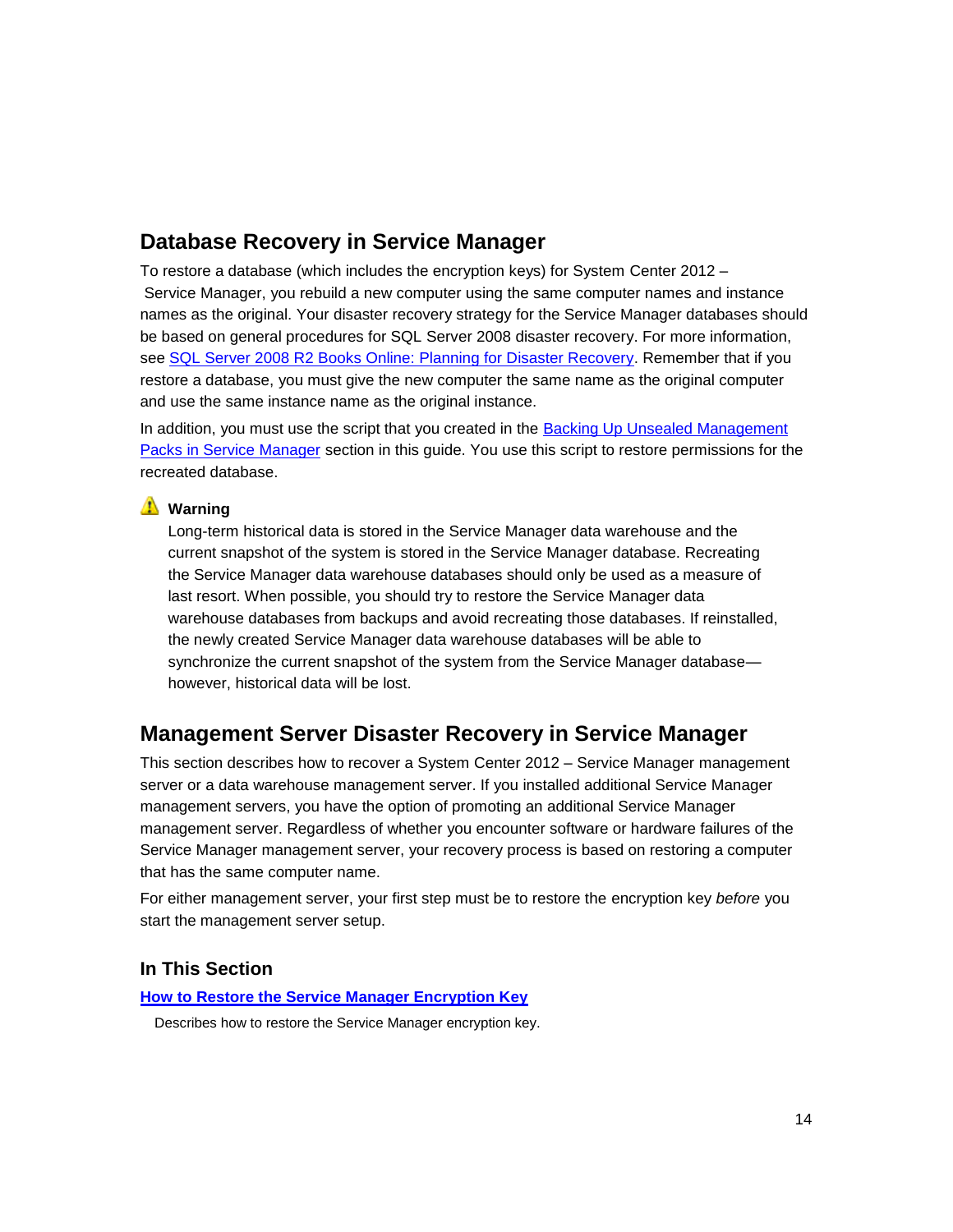#### **[How to Recover a Service Manager Management Server](#page-15-1)**

Describes how to recover a Service Manager management server.

#### **[How to Recover a Data Warehouse Management Server](#page-16-1)**

Describes how to recover a data warehouse management server.

#### **[How to Promote a Service Manager Management Server](#page-17-1)**

<span id="page-14-1"></span>Describes how to promote a secondary Service Manager management server.

## <span id="page-14-0"></span>**How to Restore the Service Manager Encryption Key**

You can use the following procedure to restore the encryption keys before you run Setup.exe to restore a part of System Center 2012 – Service Manager.

### **To restore the encryption key**

- 1. Log on to the computer that will host the Service Manager part that you are attempting to recover by using an account that is a member of the Administrators group. For example, log on to the computer that will host the Service Manager or data warehouse management servers.
- 2. In Windows Explorer, open the Tools\SecureStorageBackup folder on the installation media.
- 3. Right-click **SecureStorageBackup.exe** then click **Run as administrator** to start the Encryption Key Backup or Restore Wizard.

**Z** Note

In this release, the wizard contains references to "Operations Manager." This issue will be resolved in a future release.

- 4. On the **Introduction** page, click **Next**.
- 5. On the **Backup or Restore?** page, select **Restore the Encryption Key**, and then click **Next**.
- 6. On the **Provide a Location** page, type the path and file name for the encryption key. For example, if you want to specify the file name SMBackupkey.bin for the encryption key on the server MyServer in the Backup shared folder, type **\\MyServer\Backup\SMBackupkey.bin**, and then click **Next**.
- 7. On the **Provide a Password** page, type the password that you used to back up the encryption key in the **Password** box. In the **Confirm Password** box, reenter the same password, and then click **Next**.
- 8. After you receive the message, "Secure Storage Key Restore Complete," click **Finish**.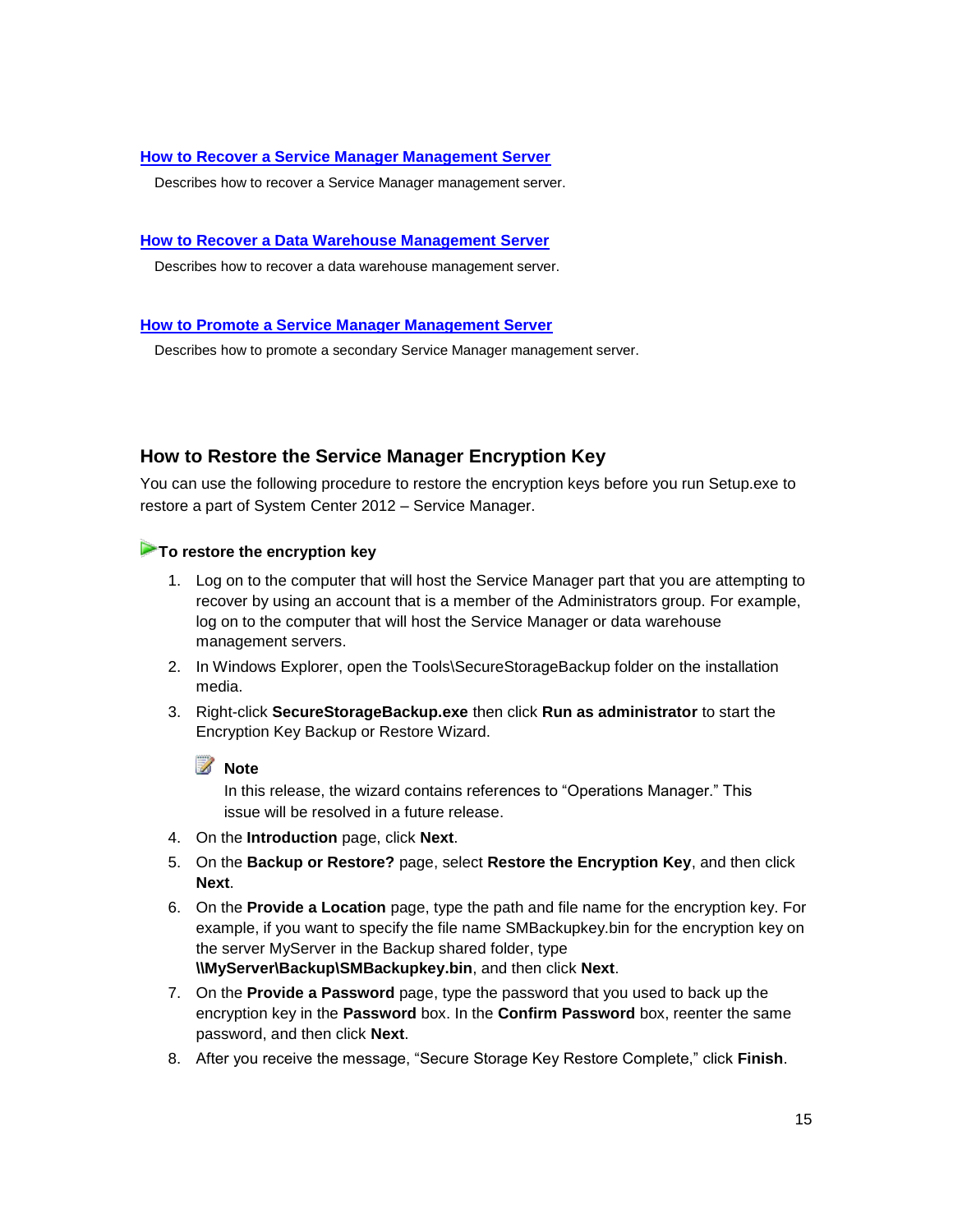## <span id="page-15-0"></span>**How to Recover a Service Manager Management Server**

You can use the following procedure to reinstall a management server in System Center 2012 – Service Manager.

**Z** Note

<span id="page-15-1"></span>You must restore the encryption key before starting this procedure. For more information, see [How to Restore the Service Manager Encryption Key.](#page-14-1)

#### **To recover a Service Manager management server**

- 1. Log on to the computer that will host the new Service Manager management server using an account that has administrator rights.
- 2. On the Service Manager installation media, double-click the **Setup.exe** file.
- 3. On the **Service Manager Setup Wizard** page, click **Service Manager management server**.
- 4. On the **Product registration** page, type the information in the text boxes. If applicable, click **I have read, understood, and agree with the terms of the license agreement**, and then click **Next**.
- 5. On the **Installation location** page, verify that sufficient free disk space is available, and then click **Next**. If necessary, click **Browse** to change the location in which you want to install the Service Manager management server.
- 6. On the **System check results** page, make sure that the prerequisite check passed or at least passed with warnings, and then click **Next**.
- 7. On the **Configure the Service Manager database** page, do the following:
	- a. In **Database server**, type the name of the computer that is hosting the Service Manager database, and then press the TAB key.
	- b. Select **Use an existing database**.
	- c. Click the **Database** list, select the database name for the Service Manager database (the default name is **ServiceManager**), and then click **Next**.
- 8. On the **Configure the Service Manager management group**, wait until the **Management group name** and **Management group administrators** fields have been populated. Then, click **Next**.
- 9. On the **Configure the account for Service Manager services** page, click **Domain account**; specify the user name, password, and domain for the account; and then click **Test Credentials**. Make sure that you receive the following message: "The credentials were accepted." and then click **Next**.
- 10. On the **Help improve System Center** page, indicate your preference for participation in both the Customer Experience Improvement Program and Error Reporting. For more information, click **Tell me more about the program**, and then click **Next**.
- 11. On the **Installation summary** page, click **Install**.
- 12. On the **Setup completed successfully** page, click **Close**.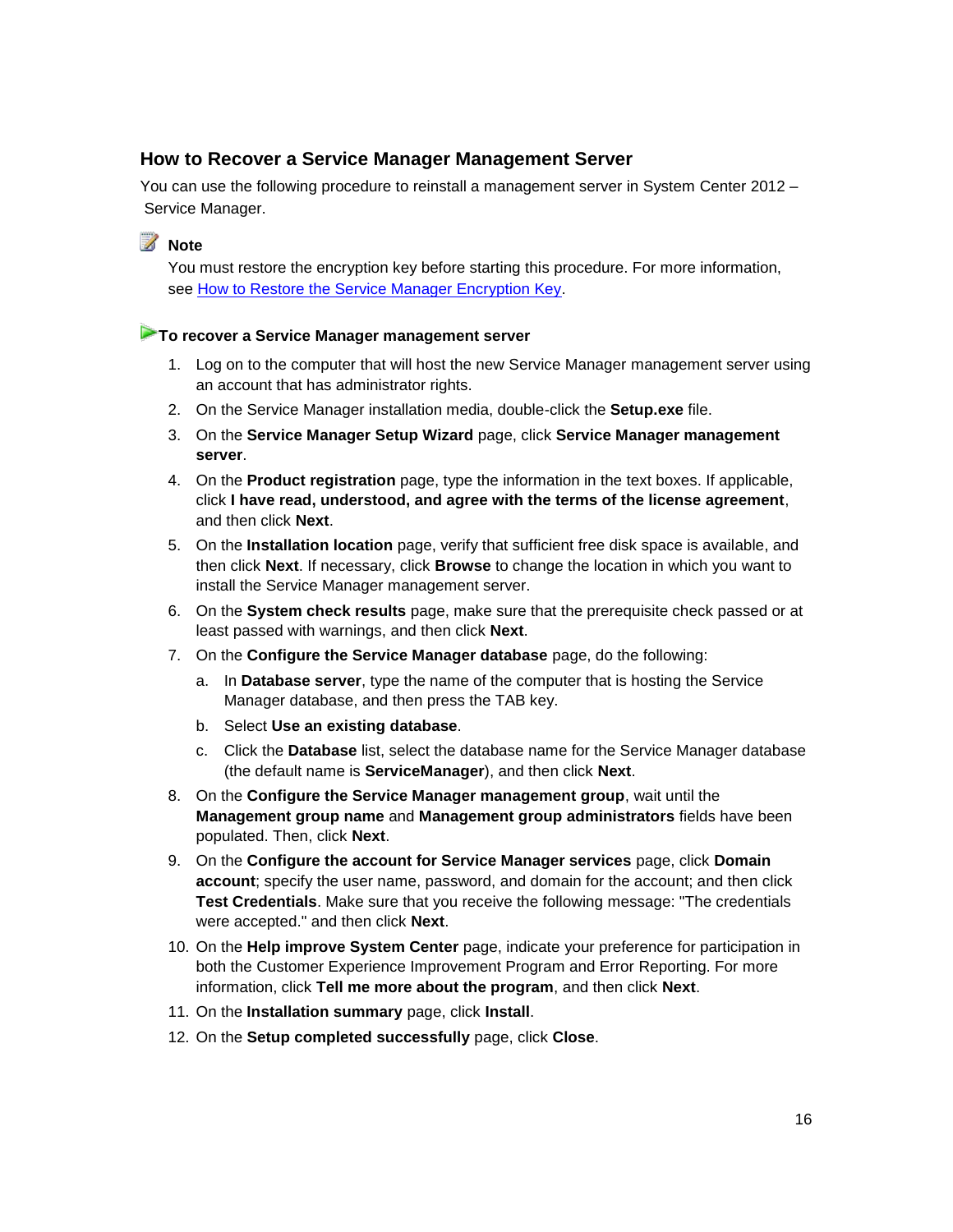## <span id="page-16-0"></span>**How to Recover a Data Warehouse Management Server**

You can use the following procedure to reinstall a data warehouse management server for System Center 2012 – Service Manager.

#### **Z** Note

<span id="page-16-1"></span>You must restore the encryption key before starting this procedure. For more information, see [How to Restore the Service Manager Encryption Key.](#page-14-1)

#### **To recover a data warehouse management server**

- 1. Log on to the computer that will host the new data warehouse management server using an account that has administrator rights.
- 2. On the Service Manager installation media, double-click the **Setup.exe** file.
- 3. On the **Service Manager Setup Wizard** page, click **Service Manager data warehouse management server**.
- 4. On the **Product registration** page, type the information in the boxes. If applicable, click **I have read, understood, and agree with the terms of the license agreement**, and then click **Next**.
- 5. On the **Installation location** page, verify that sufficient free disk space is available, and then click **Next**. If necessary, click **Browse** to change the location in which you want to install the Service Manager data warehouse management server.
- 6. On the **System check results** page, make sure that the prerequisite check passed or at least passed with warnings, and then click **Next**.
- 7. On the **Configure the data warehouse database** page, do the following:
	- a. In the **Select a database to change its default properties** area, select **Staging and Configuration**.
	- b. In **Database server**, type the name of the computer that is hosting data warehouse databases, and then press the TAB key.
	- c. Select **Use an existing database**.
	- d. Click the **Database** list, select the database name for the Staging and Configuration database (the default name is **DWStagingAndConfig**), and then click **Next**.
- 8. On the **Configure the data warehouse management group** page, wait until the **Management group name** and **Management group administrators** fields have been populated, and then click **Next**.
- 9. On the **Configure the reporting server for the data warehouse** page, in the **Report server** text box, type the computer name of the computer that hosts SQL Server Reporting Services (SSRS), and then click **Next**.

**Z** Note

You must use the original URL for the Reporting Server.

10. On the **Configure the account for Service Manager services** page, click **Domain account**; specify the user name, password, and domain for the account; and then click **Test Credentials**. Make sure that you receive the following message: "The credentials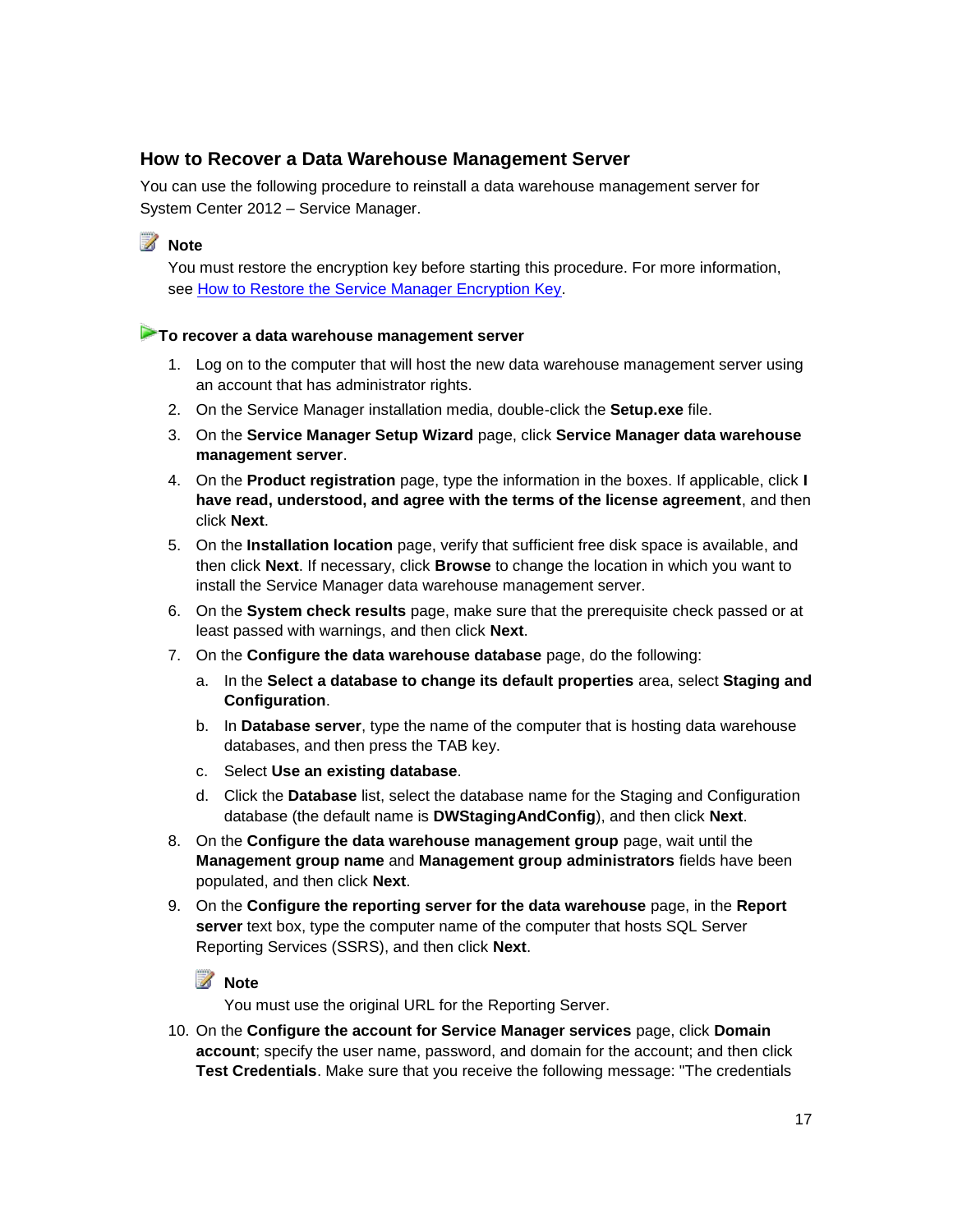were accepted.", and then click **Next**.

- 11. On the **Configure the reporting account** page, specify the user name, password, and domain for the account, and then click **Test Credentials**. After you receive a "The credentials were accepted" message, click **Next**.
- 12. On the **Help improve System Center** page, indicate your preference for participation in both the Customer Experience Improvement Program and Error Reporting. For more information, click **Tell me more about the program**, and then click **Next**.
- 13. On the **Use Microsoft Update to help keep your computer secure and up-to-date** page, indicate your preference for using Microsoft Update to check for Service Manager updates, and then click **Next**.
- 14. On the **Installation summary** page, click **Install**.
- <span id="page-17-1"></span>15. On the **Setup completed successfully** page, click **Close**.

### <span id="page-17-0"></span>**How to Promote a Service Manager Management Server**

When you first ran Setup for System Center 2012 – Service Manager, you installed the initial Service Manager management server and you defined the management group for your installation. The initial management server handles all the workflows in your Service Manager environment. You can use additional Service Manager management servers to load-balance Service Manager console connections. Also, you can promote one of the additional Service Manager management servers to take over the role of a failed initial Service Manager management server. For more information, see "Deploying Additional Service Manager Management Servers" in the [Deployment Guide for System Center 2012 -](http://go.microsoft.com/fwlink/p/?LinkId=209670) Service Manager You can use the following procedures to promote a secondary Service Manager management server.

#### **To prepare the secondary management server**

- 1. On the secondary management server, close the Service Manager console.
- 2. On the Windows desktop, click **Start**, and then click **Run**.
- 3. In the **Run** dialog box, in the **Open** text field, type **services.msc**, and then click **OK**.
- 4. In the **Services** window, in the **Services (Local)** pane, locate the following three services, and for each one click **Stop**:
	- System Center Data Access Service
	- System Center Management
	- System Center Management Configuration
- 5. Leave the **Services** window open.
- 6. Open Windows Explorer. Locate the folder \Program Files\Microsoft System Center 2012\Service Manager.
- 7. In this folder, delete the Health Service State folder and all of its contents.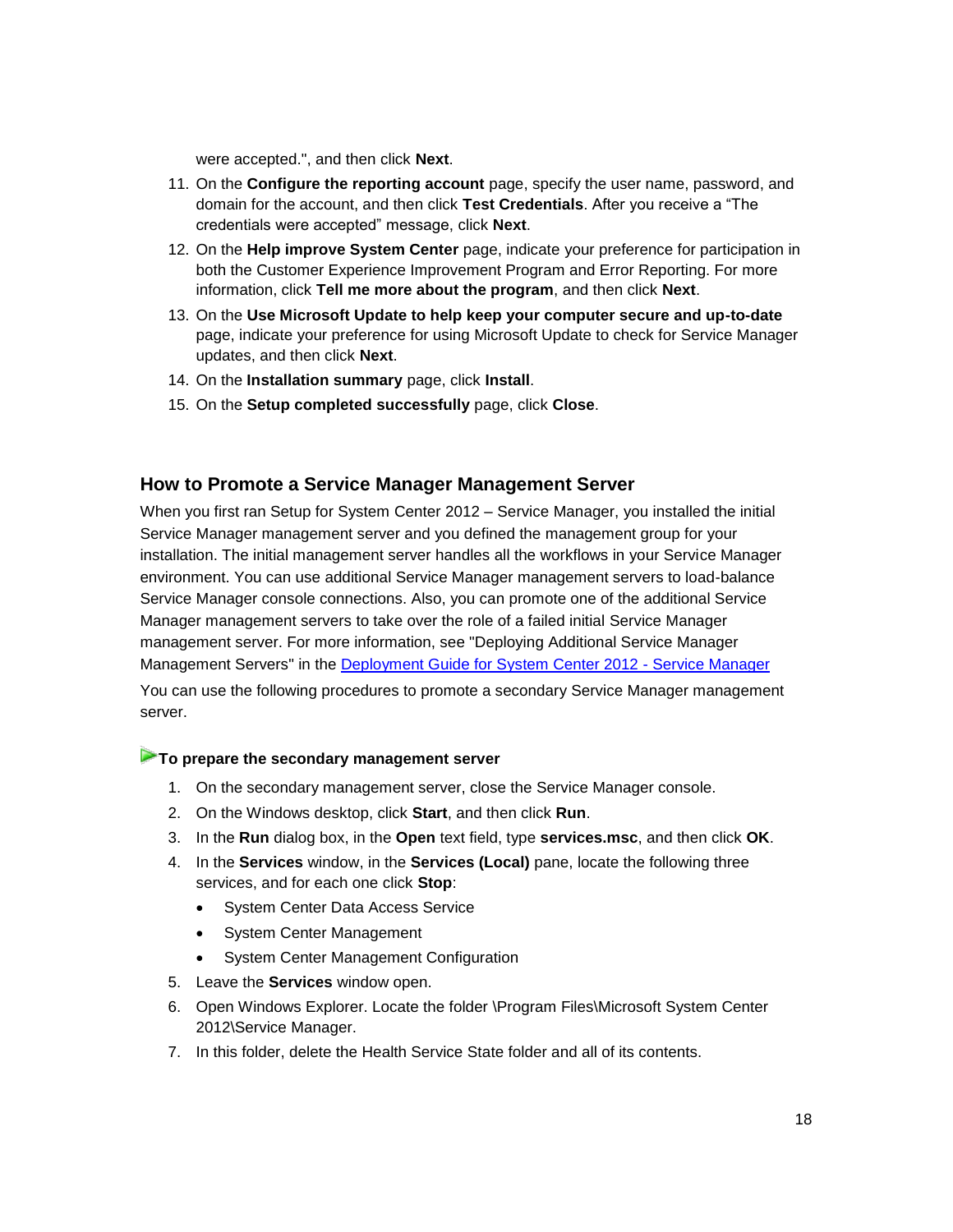#### **To define the computer name for the Service Manager database**

- 1. On the Service Manager database, on the Windows desktop, click **Start**, point to **Programs**, point to **Microsoft SQL Server 2008**, and then click **SQL Server Management Studio**.
- 2. In the **Connect to Database Engine** dialog box, do the following:
	- a. In **Server name**, type the name of the server that hosts the Service Manager database.
	- b. In **Authentication**, select **Windows Authentication**.
	- c. Click **Connect**.
- 3. In the **Object Explorer** pane, expand **Databases**, and then click **ServiceManager**.
- 4. On the toolbar, click **New Query**.
- 5. In the **SQLQuery1.sql** pane (the center pane), type the following, where <FQDN of your server> is the fully qualified domain name (FQDN) of the management server that you are promoting:

EXEC p\_PromoteActiveWorkflowServer '<FQDN of your server>'

- 6. On the toolbar, click **Execute**.
- 7. At the bottom of the **SQLQuery1.sql** pane (the center pane), confirm that the "Query executed successfully" message appears.
- 8. Exit Microsoft SQL Server Management Studio.

### **To restart the services on the secondary management server**

- 1. On the secondary management server, on the Windows desktop, click **Start**, and then click **Run**.
- 2. In the **Run** dialog box, in **Open**, type **services.msc**, and then click **OK**.
- 3. In the **Services** window, in the **Services (Local)** pane, locate the following three services, and for each one click **Start**.
	- System Center Data Access Service
	- System Center Management
	- System Center Management Configuration

<span id="page-18-1"></span>Your secondary management server is now the primary management server for the management group.

## <span id="page-18-0"></span>**Import Unsealed Management Packs in Service Manager**

After you have restored your System Center 2012 – Service Manager management server, the next step is to import unsealed management packs.